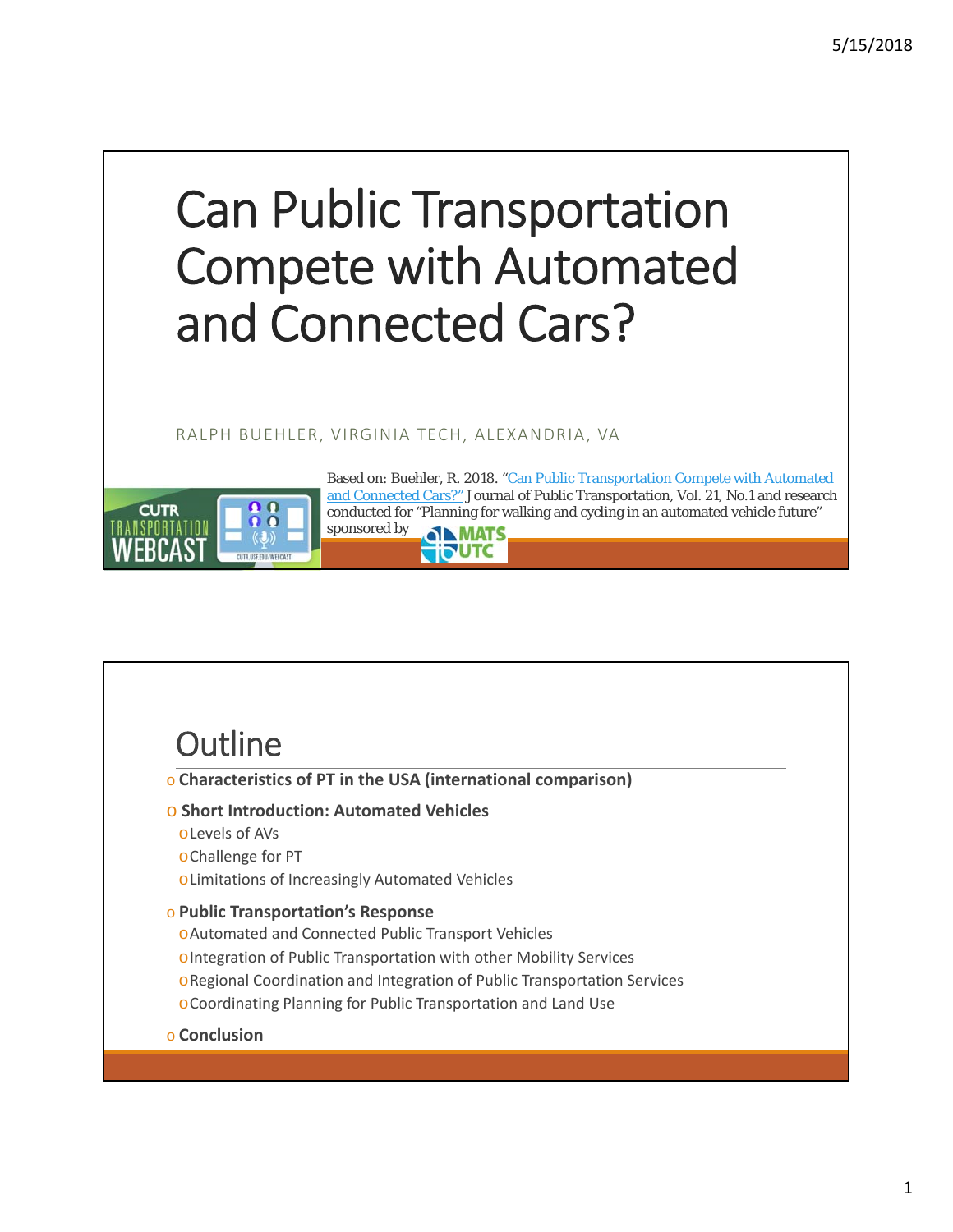

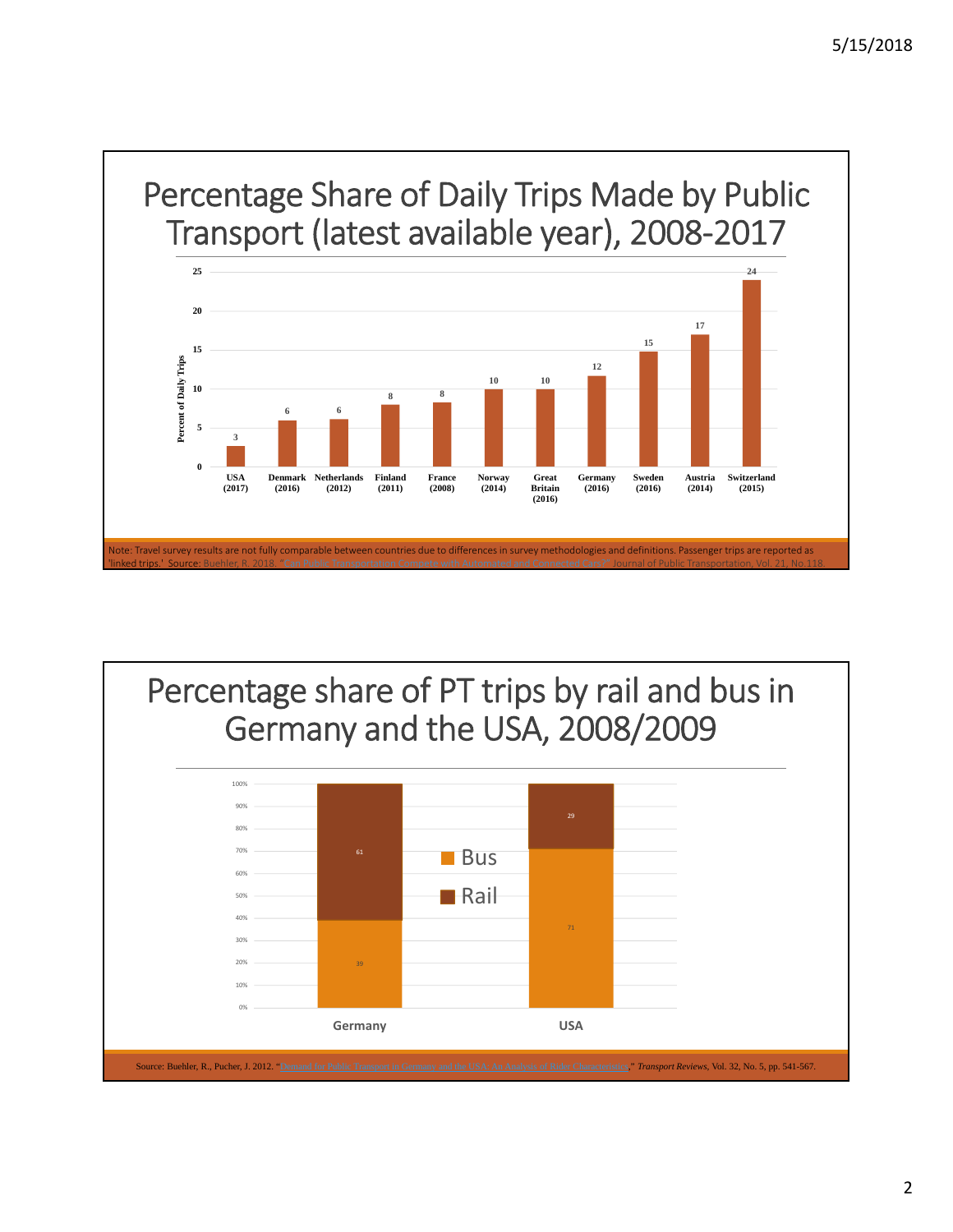

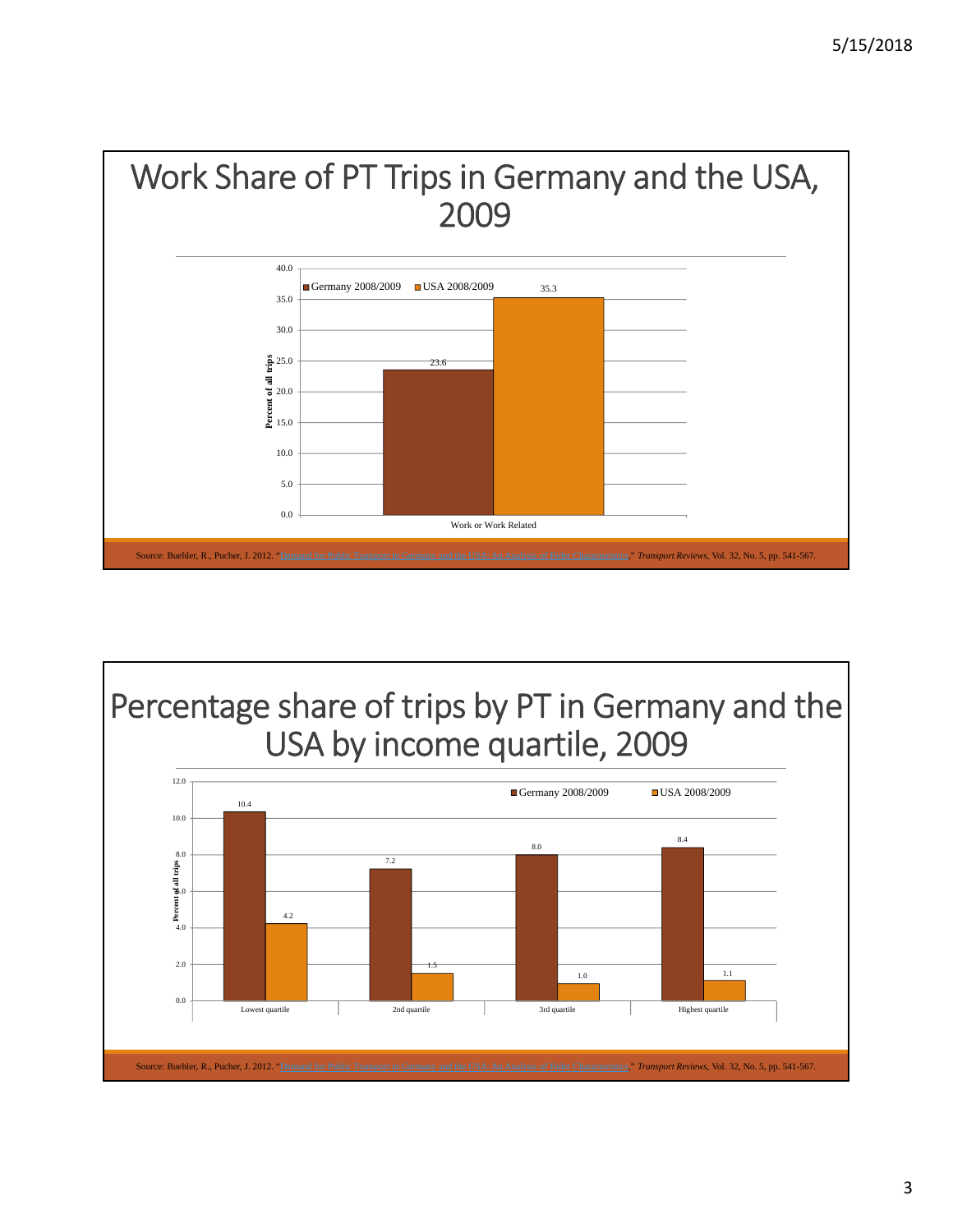Median annual family income for bus and rail passengers, compared to population average, in Germany and the USA, 2008/2009 (in 2009 U.S. Dollars)



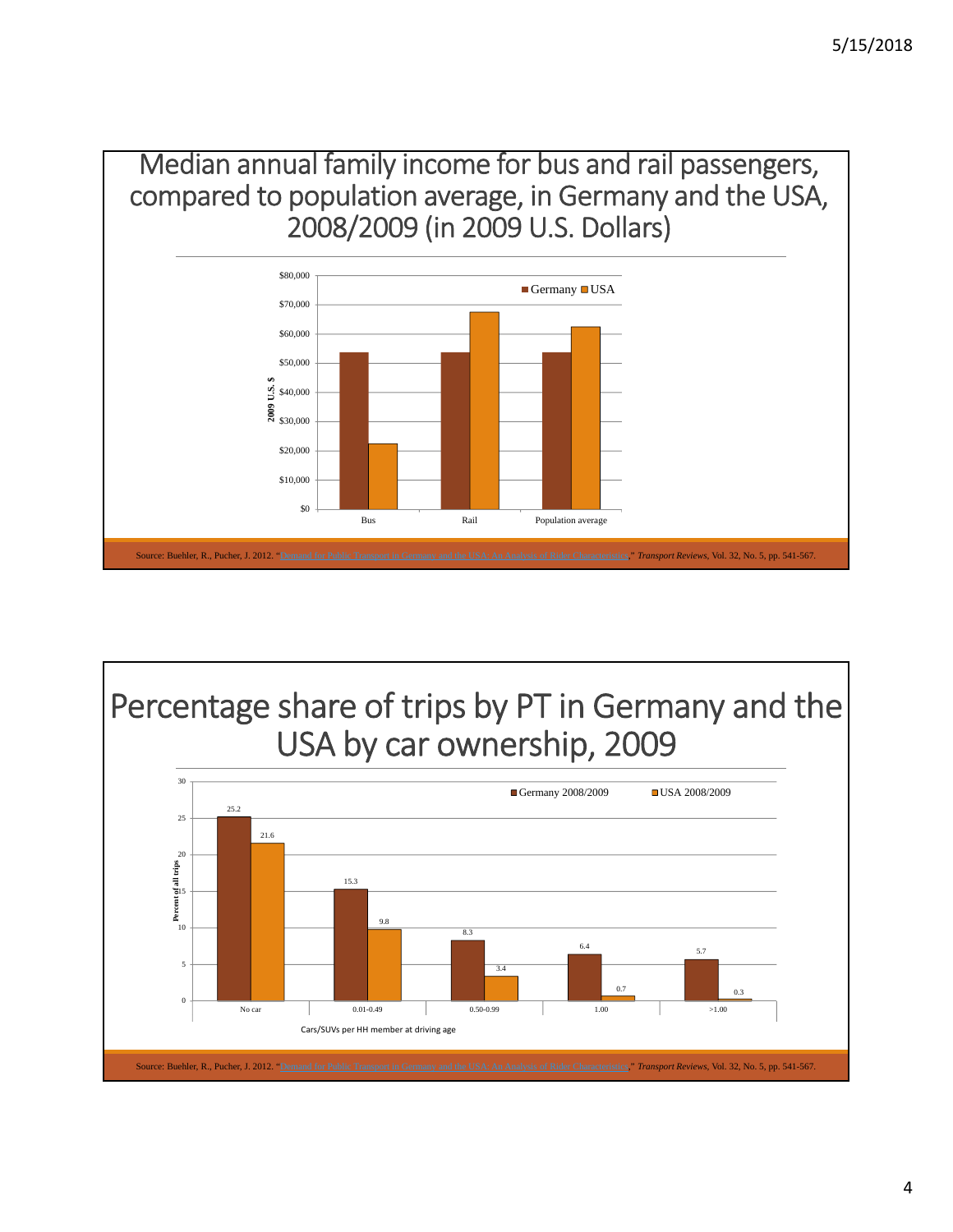



5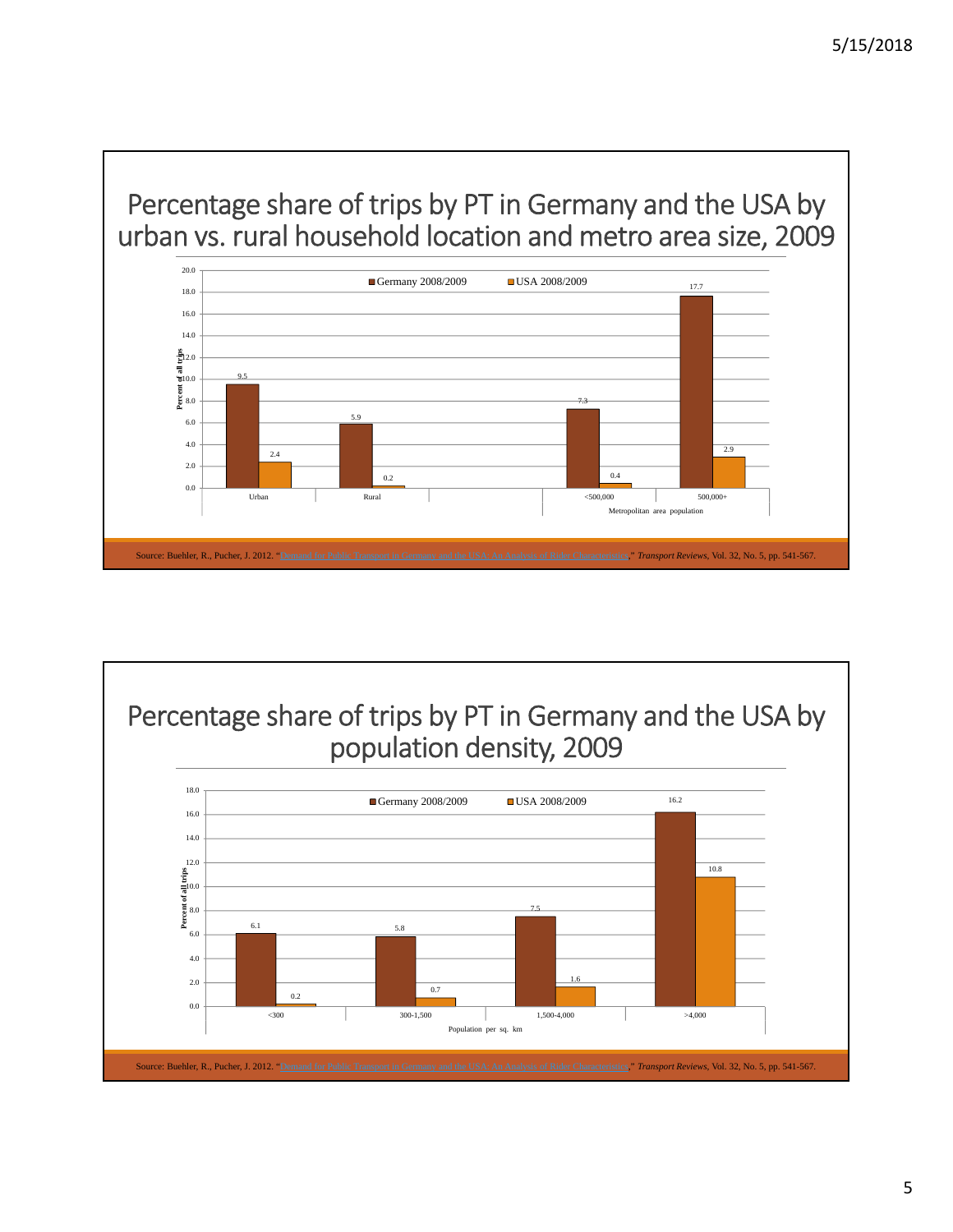# Compared to PT in Germany, PT in the USA…

- o accounts for a lower share of trips
- o is more commute oriented
- o relies more on buses
- o has a greater share of lower income riders
- o attracts a lower share of riders from households with many cars
- o is more concentrated in urban and higher density areas

# AVs: Some Observations and Predictions

Source: Buehler, R., Pucher, J. 2012. "Demand for Public Transport in Germany and the USA: An Analysis of Rider Characteristics," *Transport Reviews*, Vol. 32, No. 5, pp. 541-567.

- **Levels of AVs**
	- Speed of technological change is unknown
	- Long period of transition: reaching a nationwide fully automated fleet of cars (level 5) will take many decades
	- Shared or Private?

#### ◦ **Key Challenges of Increasingly Automated Vehicles for PT**

- Mimicking one of PT's competitive advantages: more convenient car travel; lower time cost of car travel
- Technological innovation around AVs will likely capture the imagination of the public and policy makers
- **Key limitations of Increasingly Automated Vehicles (PT view)**
	- Roadway capacity in urban areas during peak hours
- Complex roadway environments in cities
- New technology will be expensive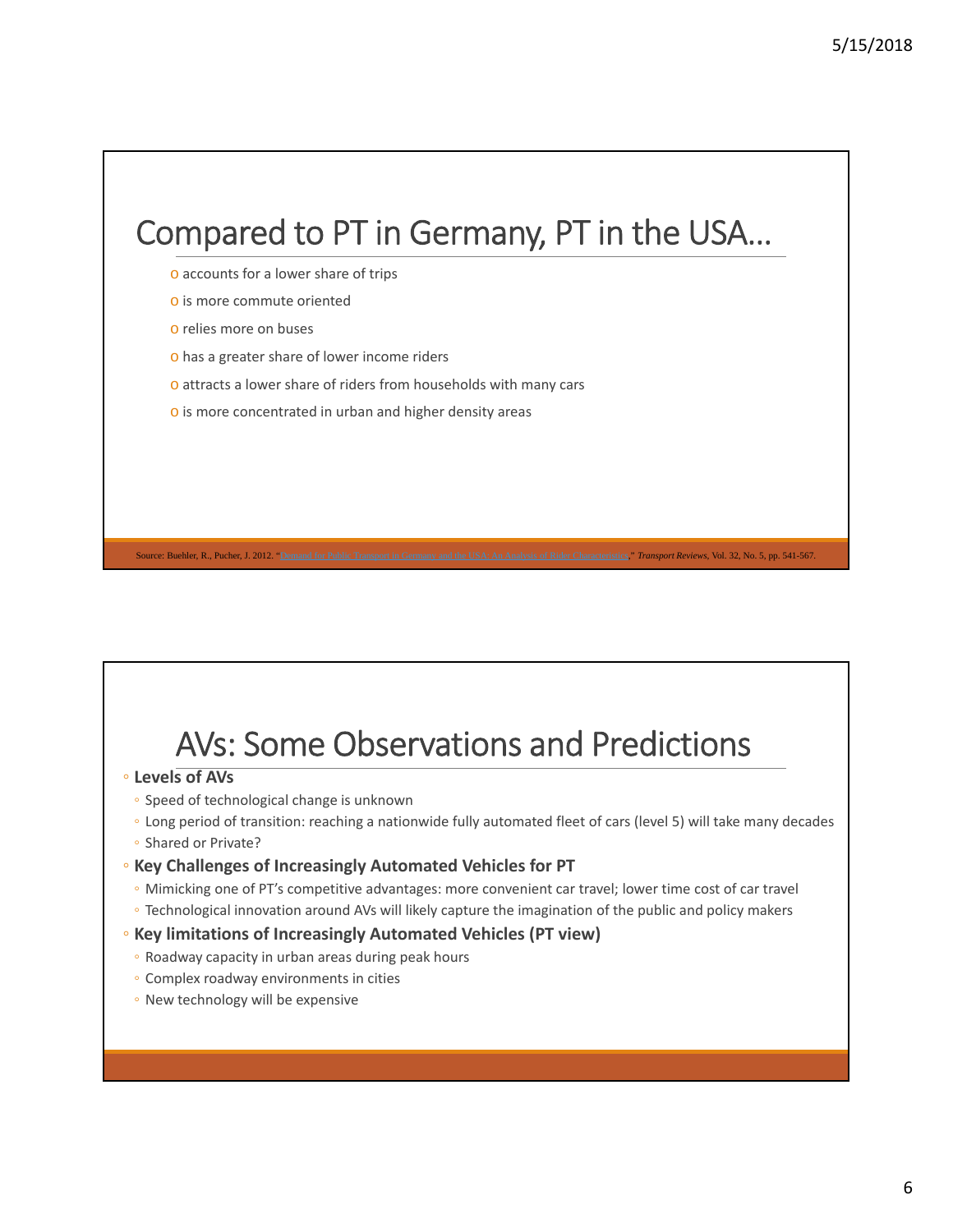# PT's Response?

◦ **Public transportation agencies and governments can shape PT's future attractiveness and competitiveness with the car**

- ◦Automated and Connected Public Transport Vehicles
- ◦Integration of PT with other Mobility Services
- ◦Regional Coordination and Integration of PT Services
- ◦Coordinating Planning for PT and Land Use

# Automated and Connected PT Vehicles

- Automated feeder buses can increase the catchment area of PT in the suburbs, help solve the "last mile" problem, and allow PT agencies to get closer to serving passenger trips from origin to destination
- Increasing connection to and information exchange with public infrastructure and other PT vehicles can help increase PT's attractiveness
	- Connected bus vehicles can trigger advanced green lights or communicate about passenger transfers with other vehicles at important transfer nodes
- Automated and connected PT vehicles can take advantage of special lanes designated for the sole use of AVs—speeding up and increasing the reliability of buses
- But, slow automated PT in complex urban areas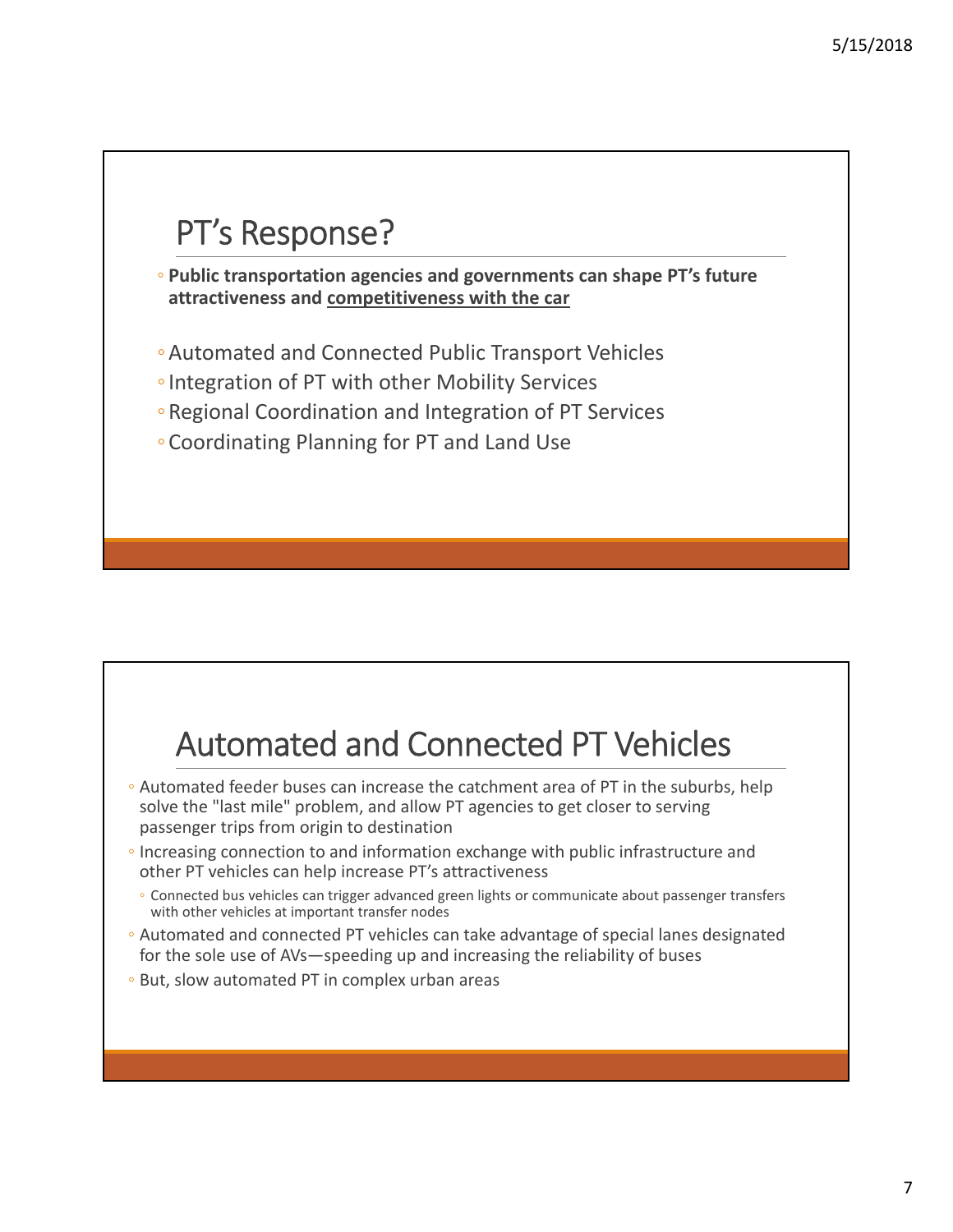# Integration of PT with Other Mobility Services

- Mobility as a Service (MaaS)
- Integrate information about PT, bikesharing, carsharing, and ridesharing services in an online platform
- PT operators have to link into MaaS‐like services to connect with potential riders and to provide access and egress options from transit—through bikesharing, carsharing, or ridesharing
- Some public transportation providers could become MaaS operators themselves
- PT passengers are by definition multimodal, because of access and egress trips made by modes other than public transportation. Thus, combining information about PT with data on other modes will greatly enhance the convenience of PT

### Coordination & Integration of PT

o One key element will be the coordination of PT services across jurisdictional boundaries and between operators

- o Integrated monthly and annual tickets mimic the cost structure of automobile use, where most of the cost occurs up‐front, such as the car purchase, registration fees, insurance, or filling up the gas tank
- <sup>o</sup> Special fares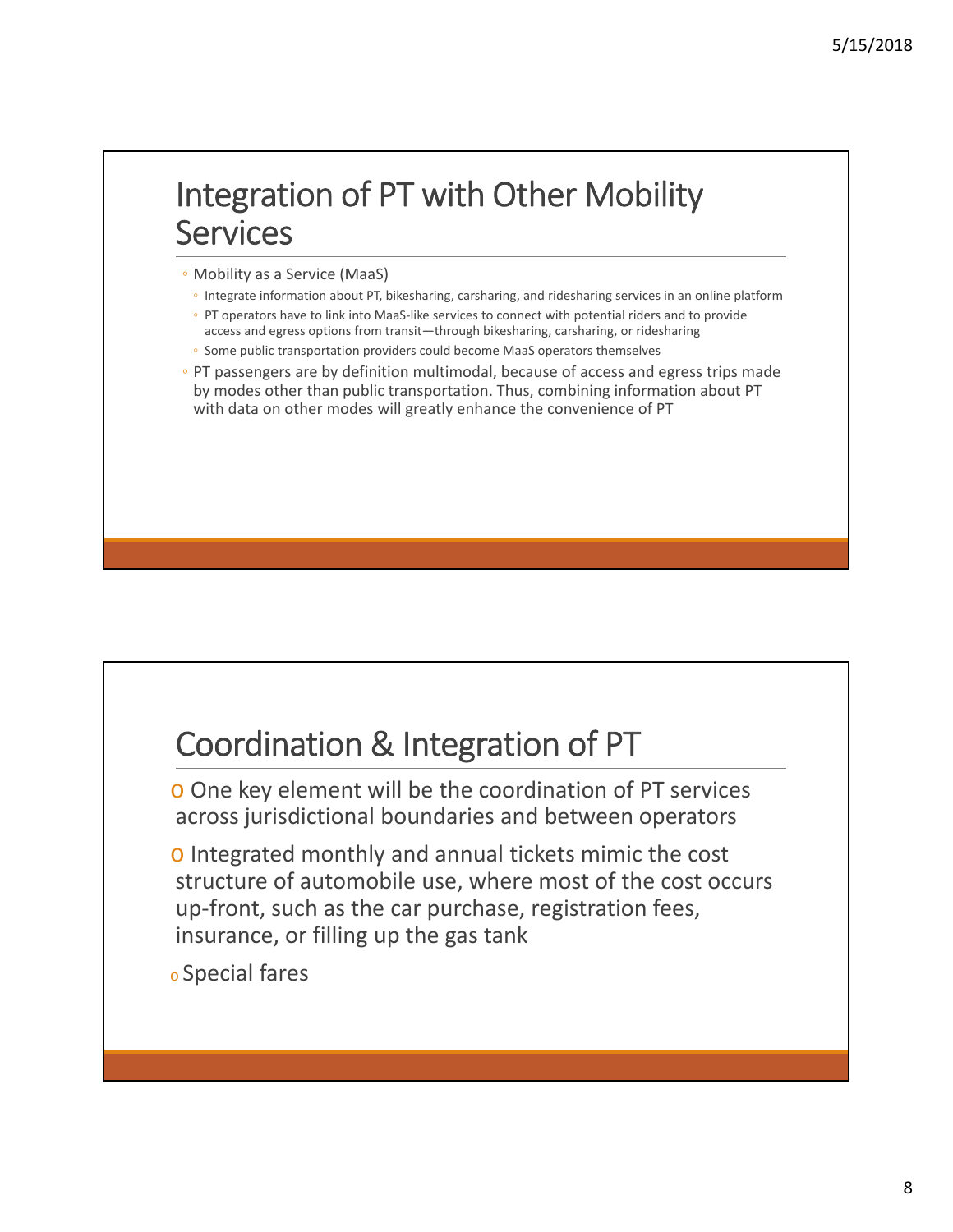

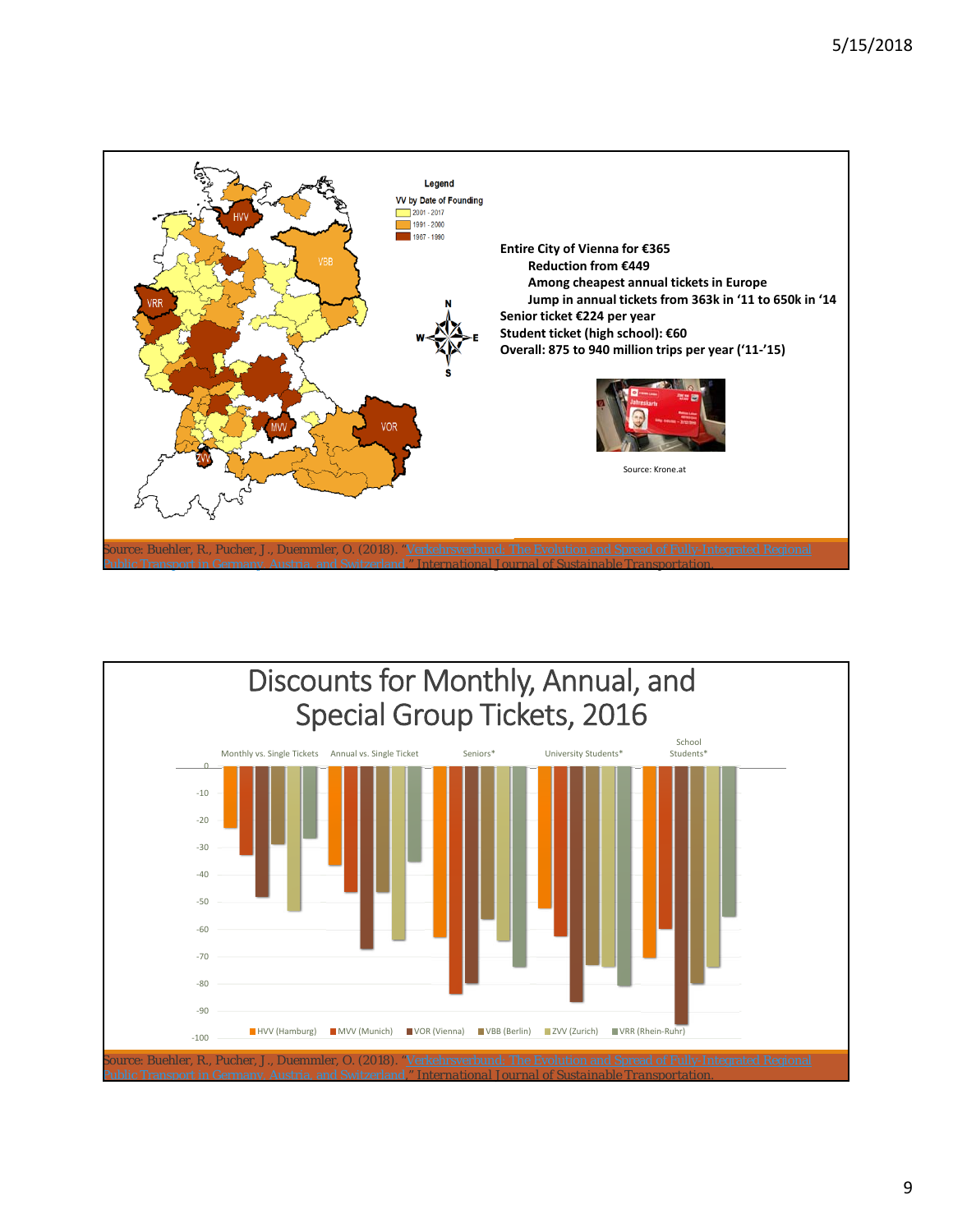### Coordinating Planning for PT and Land Use

oDemand for PT is highest in urban areas with greater population densities and a mix of land use

oAdvantages over AV may be greatest in these areas

# **Conclusions**

**‐ PT most competitive compared to AVs in urbanized areas and during commute hours**

- **‐ PT will retain its important role in assuring mobility for all (high cost of AVs)**
- PT and governments will have to make PT more attractive to compete effectively with cars that are more convenient: o Automated and Connected PT Vehicles
- o Integration of PT with other Mobility Services
- o Regional Coordination and Integration of PT Services
- o Coordinating Planning for PT and Land Use
- o Cost of driving
- Requires customer orientation and a focus on how to make PT most attractive and competitive compared to the car
- Customers of the future, as today, will ride PT if it is fast, convenient, reliable, safe, clean, and attractively priced